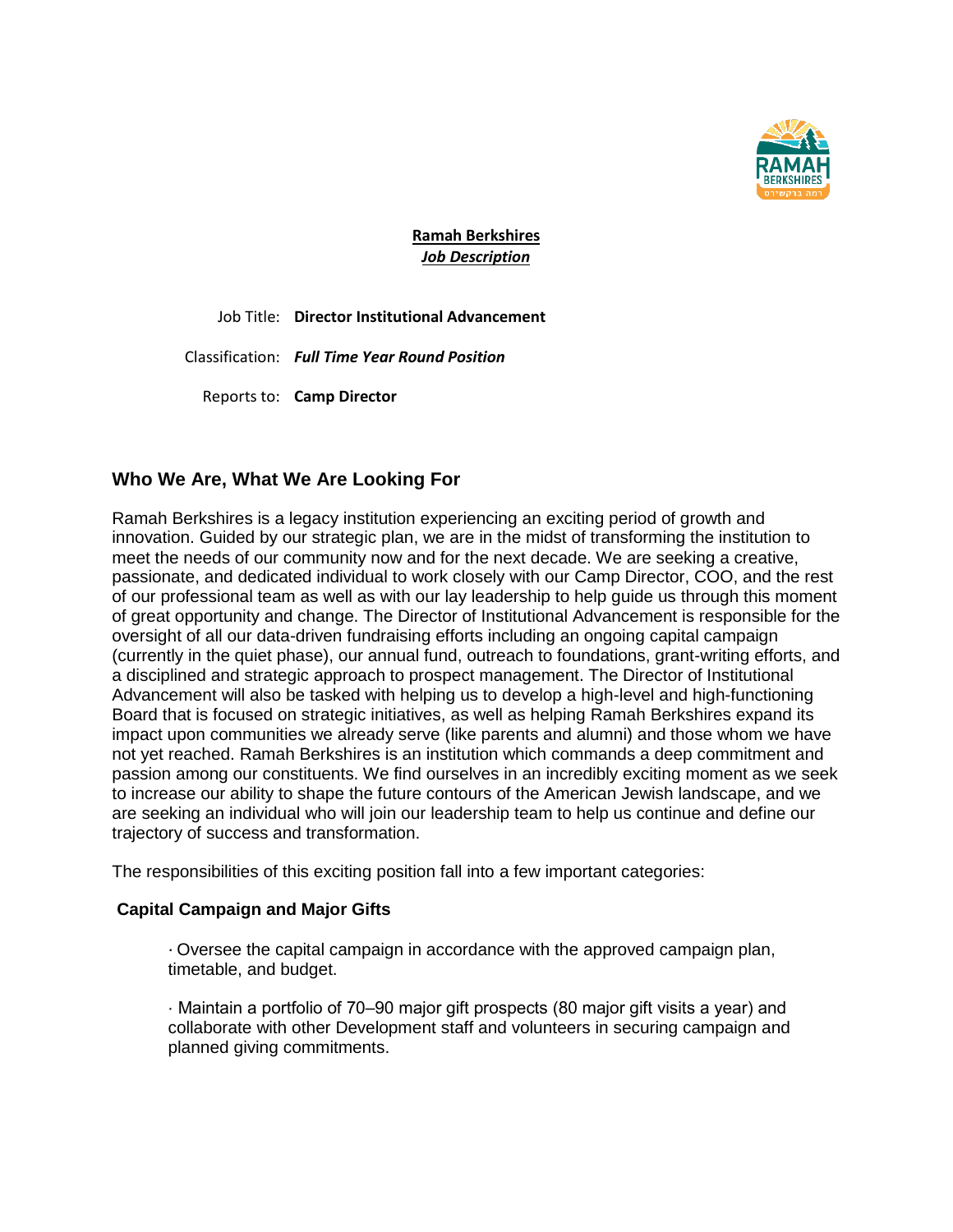· Manage an active campaign cabinet by providing prospect strategy support, planning and coordinating cabinet meetings, engaging members proactively, and regularly providing members with campaign updates via a monthly newsletter.

· Serve as the Development Team's primary liaison with trustees and campaign leadership on campaign strategy, planning, and progress reports.

· Lead and track pipeline building efforts through the use of networking, board/volunteer introductions, wealth screening, and prospect research.

· Regularly review progress toward comprehensive campaign fundraising goals.

· Manage prospect research, identification, cultivation, solicitation, donor stewardship, direct marketing, and relationship building at all levels of contribution and capacity.

· Lead prospect assignment process for all staff and volunteers to achieve appropriately balanced portfolios.

· Direct the research, planning, and execution of capital campaigns and major gift solicitations.

· Manage a portfolio of prospects for the Camp Director.

· Work with fundraising leadership to envision and anticipate future department needs.

· Participate intensively in campaign planning.

· Serve as the primary interface with Ramah Berkshires' campaign consultants.

# **Annual Fund, Planned Giving Oversight, Foundation Support, and Grants**

· Work closely with the Board Development VP to create and execute annual fundraising plans

· Help set annual fundraising metrics and goals for the Development team and individual team members.

· Oversee annual giving program; work with the Associate Development Director to evaluate and improve annual fund events and activities to meet goals for engagement and fundraising.

· Oversee events, including our annual gala, our summer golf outing and other opportunities to engage our community.

· Manage the Yerusha Legacy Society, maintaining ongoing relationships with members through individual cultivation and events, and expanding the number of members each year.

· Coordinate with the Associate Development Director to increase alumni giving and engagement.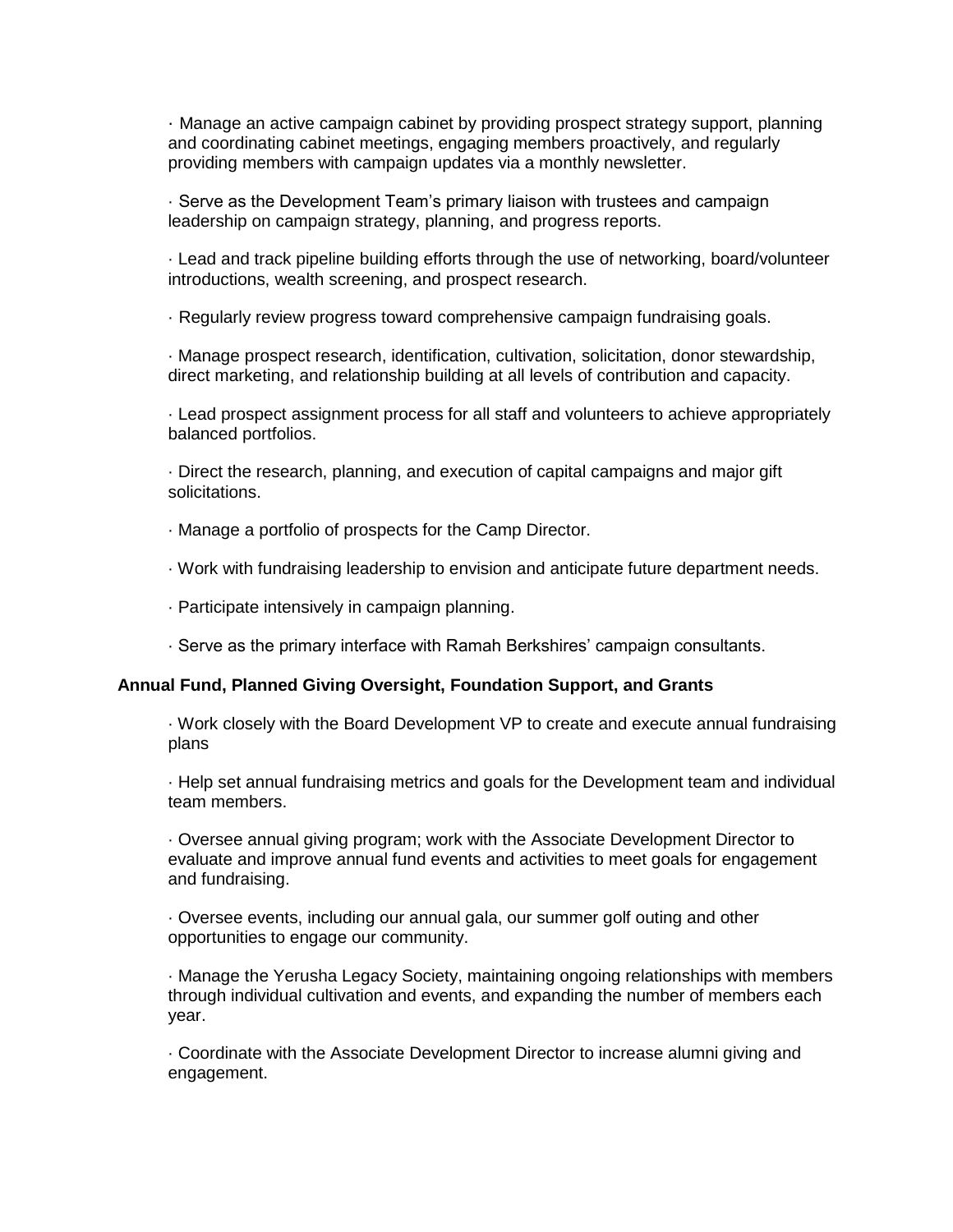· Work with the Development Committee and the Camp Director to develop a robust stewardship plan for annual donors.

· Identify, cultivate, and enhance funding relationships with foundations and institutional partners. Manage grants pipeline, including proposal and report preparation.

#### **Management of Internal Development Team and Board Development**

· Work closely with the Board Development VP to Manage and help cultivate the Development Committee of the Board, engaging lay leaders in a board-wide solicitation process.

· Managing a growing professional team of at two direct reports, supporting their growth in the organization.

· Prepare, as needed, reports on fundraising performance for the Director and the Board of Trustees, and represent Development at Board and Executive Committee meetings.

· Oversee the publication of an annual development report and, along with the Director of Communications, develop and produce other strategic and development communications

· Strengthen the organization's culture of philanthropy and lead the department and team's growth into the future.

· Provide financial oversight for the department, including budgeting, planning, donation tracking, and expense tracking.

### **Qualifications**

· Bachelor's degree required. Master's degree in business, nonprofit management, financial management, or a related field is preferred.

· Seven years successful experience in a fundraising setting, including a mix of frontline and operations roles/responsibilities. Campaign experience preferred.

· Management experience required.

· Highly organized and detail-oriented with the ability to manage multiple time-sensitive projects simultaneously.

· Highly energetic professional with a track record of building donor relationships and closing gifts face-to-face in the \$25,000‒\$100,000 range.

· Successful experience in developing cultivation and solicitation strategies.

· Ability to understand the needs and interests of leadership and major gift donors to develop relationships between them and Ramah Berkshires.

· Strong verbal and written communication skills.

· Excellent interpersonal skills and a demonstrated record of completing assignments.